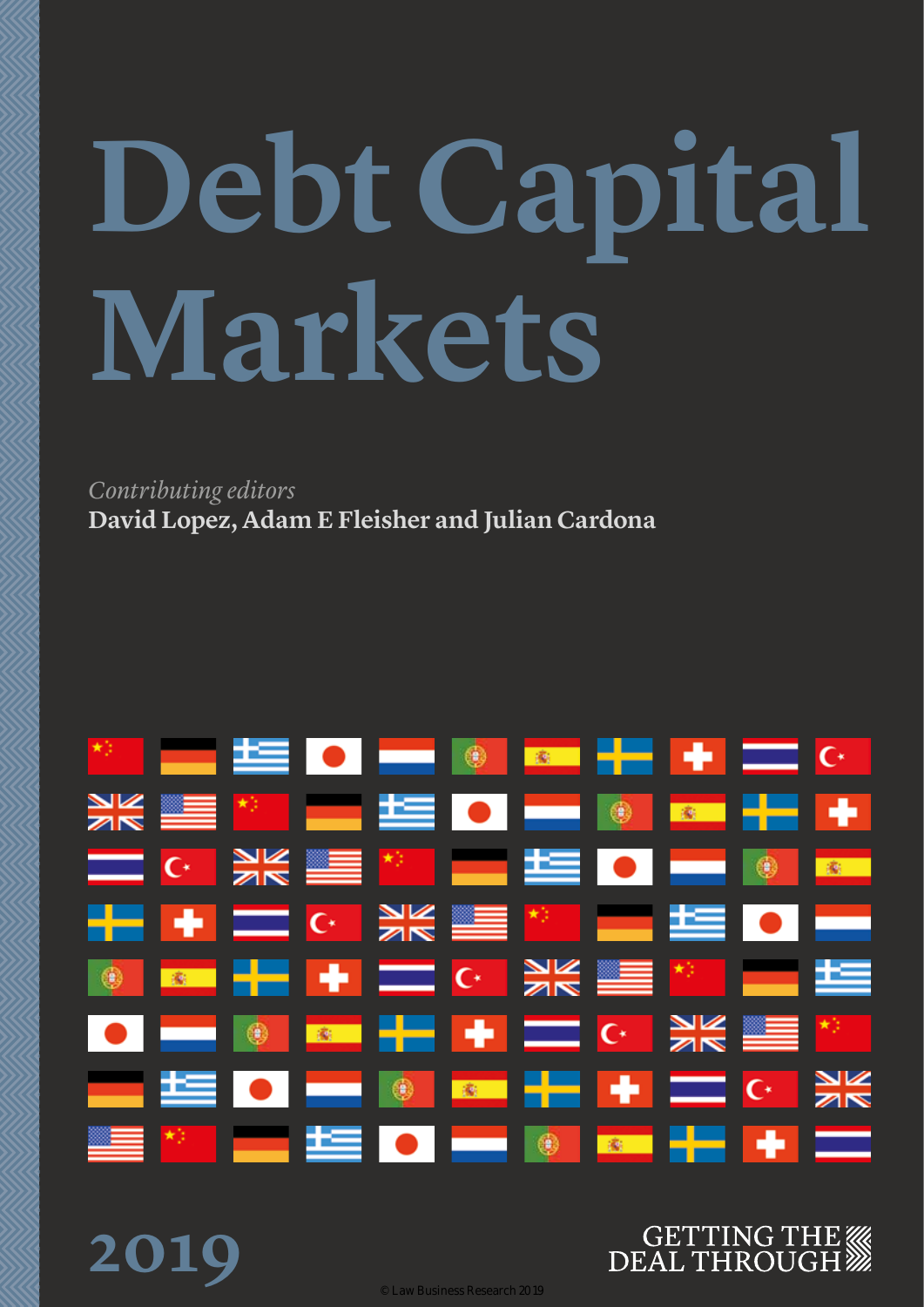## GETTING THE

### **Debt Capital Markets 2019**

### *Contributing editors* **David Lopez, Adam E Fleisher and Julian Cardona Cleary Gottlieb Steen & Hamilton LLP**

Publisher Tom Barnes tom.barnes@lbresearch.com

Subscriptions Claire Bagnall claire.bagnall@lbresearch.com

Senior business development managers Adam Sargent adam.sargent@gettingthedealthrough.com

Dan White dan.white@gettingthedealthrough.com



Published by Law Business Research Ltd 87 Lancaster Road London, W11 1QQ, UK Tel: +44 20 3780 4147 Fax: +44 20 7229 6910

© Law Business Research Ltd 2019 No photocopying without a CLA licence. First published 2014 Sixth edition ISBN 978-1-83862-088-2

The information provided in this publication is general and may not apply in a specific situation. Legal advice should always be sought before taking any legal action based on the information provided. This information is not intended to create, nor does receipt of it constitute, a lawyer–client relationship. The publishers and authors accept no responsibility for any acts or omissions contained herein. The information provided was verified between January and February 2019. Be advised that this is a developing area.

Reproduced with permission from Law Business Research Ltd

For further information please contact editorial@gettingthedealthrough.com

This article was first published in March 2019

Printed and distributed by Encompass Print Solutions Tel: 0844 2480 112



© Law Business Research 2019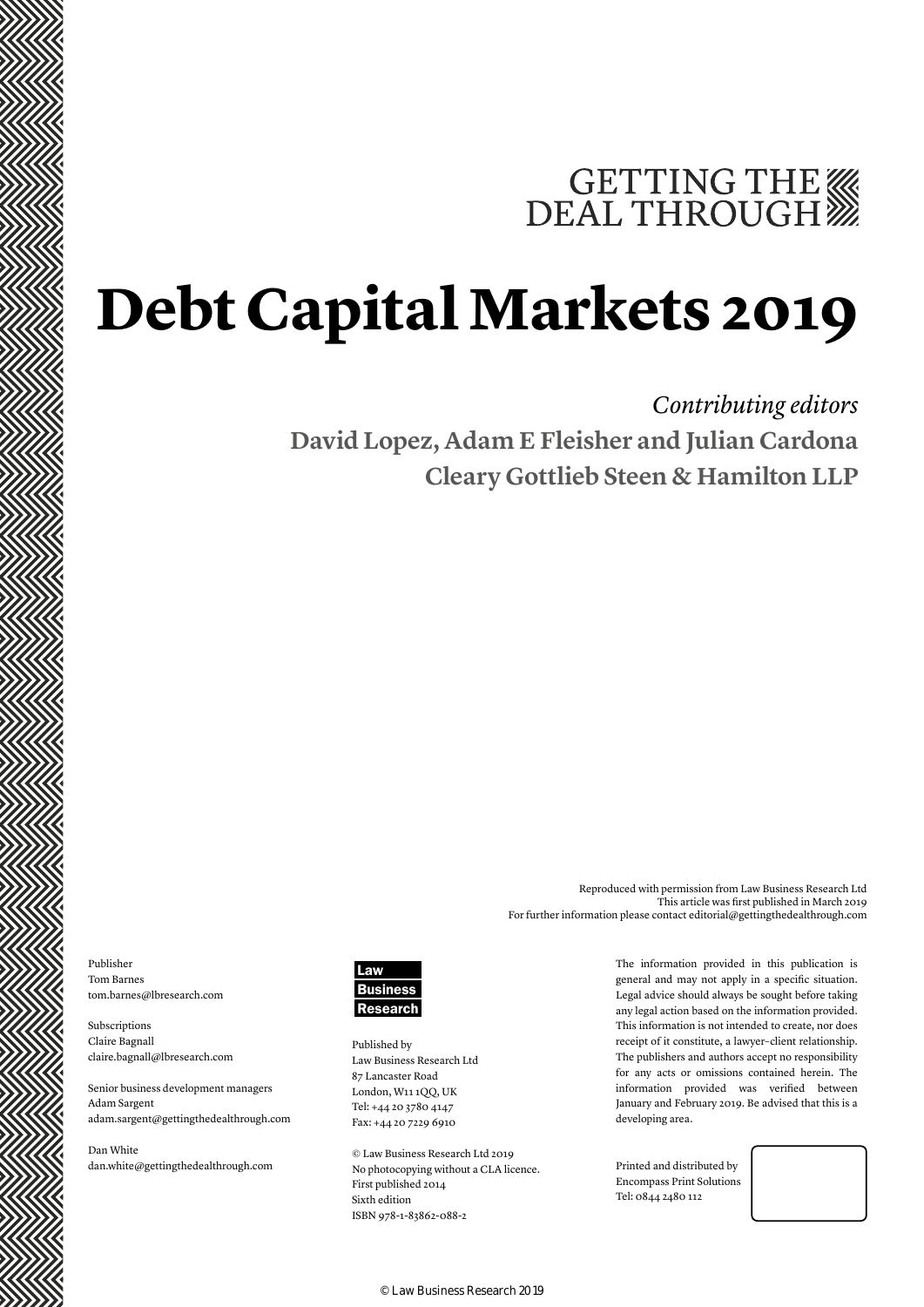#### **CONTENTS**

| <b>Global overview</b>                                                                                           | 5  | Spain                                                                                   | 41 |
|------------------------------------------------------------------------------------------------------------------|----|-----------------------------------------------------------------------------------------|----|
| David Lopez, Adam E Fleisher and Julian Cardona<br>Cleary Gottlieb Steen & Hamilton LLP                          |    | Antonio Herrera, Javier Redonet and Josep Moreno<br>Uría Menéndez                       |    |
| China                                                                                                            | 7  | Sweden                                                                                  | 47 |
| Jack Li (Zhiqiang Li)<br>Jin Mao Partners                                                                        |    | <b>Carl Hugo Parment and Michael Bark-Jones</b><br>White & Case LLP                     |    |
| Germany                                                                                                          | 12 | Switzerland                                                                             | 53 |
| <b>Christian Storck</b><br>Linklaters LLP                                                                        |    | The Capital Markets Team<br>Niederer Kraft Frey Ltd                                     |    |
| Greece                                                                                                           | 18 | Thailand                                                                                | 60 |
| Panagiotis (Notis) Sardelas and Efthymis Naoumis<br>Sardelas Petsa Law Firm                                      |    | Veeranuch Thammavaranucupt and Jongtip Tangsripairoje<br>Weerawong C&P                  |    |
| Japan                                                                                                            | 24 | Turkey                                                                                  | 66 |
| Atsushi Yamashita and Yushi Hegawa<br>Nagashima Ohno & Tsunematsu                                                |    | Kerem Turunç and Esin Camlıbel<br>Turunc                                                |    |
| <b>Netherlands</b>                                                                                               | 29 | <b>United Kingdom</b>                                                                   | 71 |
| Marieke Driessen, Niek Groenendijk and Vincent Engel<br>Simmons & Simmons LLP                                    |    | <b>Matthew Tobin and Eric Phillips</b><br>Slaughter and May                             |    |
| Portugal                                                                                                         | 35 | <b>United States</b>                                                                    | 77 |
| Pedro Cassiano Santos, Tiago Correia Moreira, Ricardo Seabra<br>Moura and David Cuba Topete<br>Vieira de Almeida |    | David Lopez, Adam E Fleisher and Julian Cardona<br>Cleary Gottlieb Steen & Hamilton LLP |    |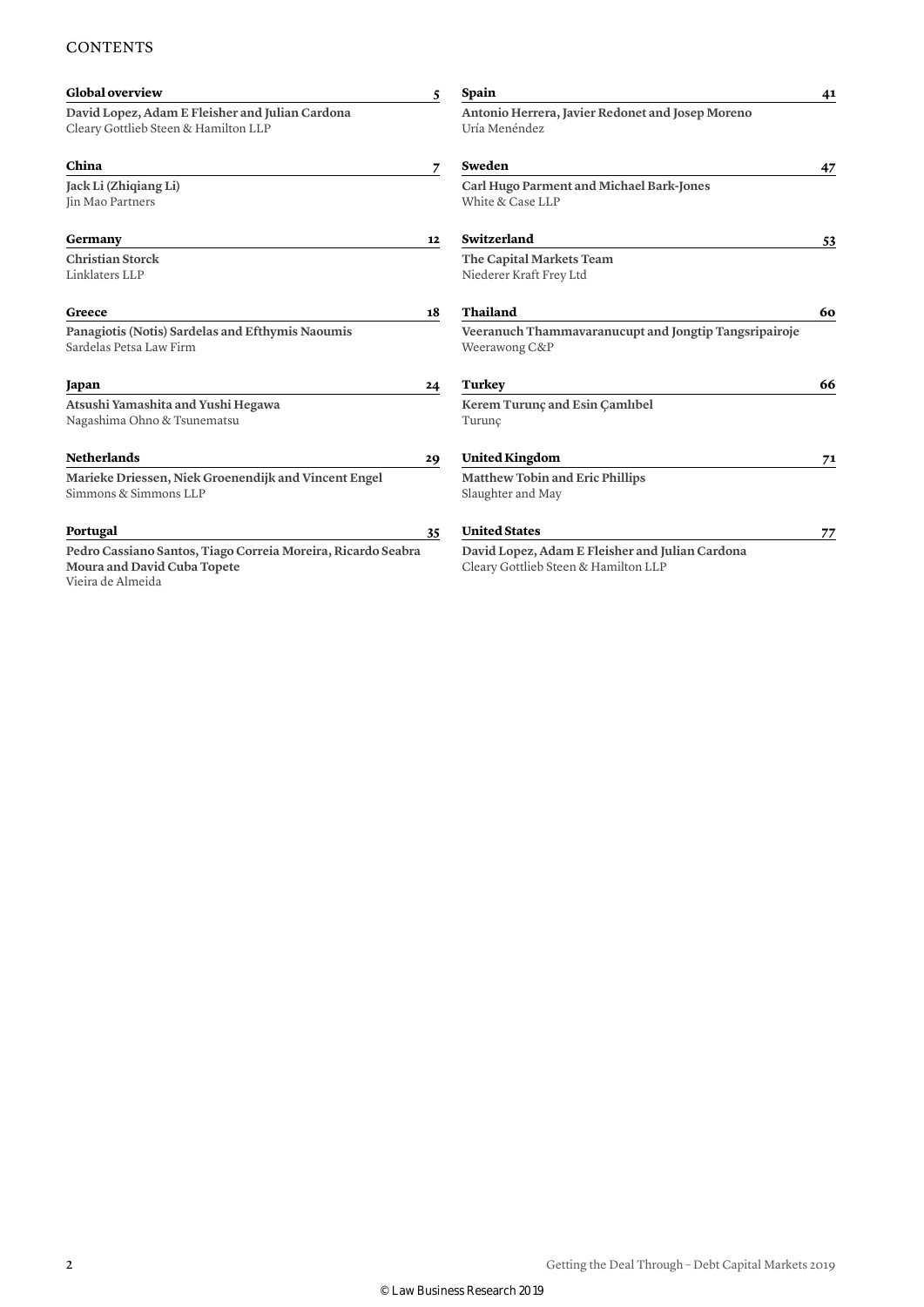### **Preface**

### **Debt Capital Markets 2019**

Sixth edition

**Getting the Deal Through** is delighted to publish the sixth edition of *Debt Capital Markets*, which is available in print, as an e-book and online at www.gettingthedealthrough.com.

**Getting the Deal Through** provides international expert analysis in key areas of law, practice and regulation for corporate counsel, crossborder legal practitioners, and company directors and officers.

Throughout this edition, and following the unique **Getting the Deal Through** format, the same key questions are answered by leading practitioners in each of the jurisdictions featured. Our coverage this year includes new chapters on Thailand and the Netherlands.

**Getting the Deal Through** titles are published annually in print. Please ensure you are referring to the latest edition or to the online version at www.gettingthedealthrough.com.

Every effort has been made to cover all matters of concern to readers. However, specific legal advice should always be sought from experienced local advisers.

**Getting the Deal Through** gratefully acknowledges the efforts of all the contributors to this volume, who were chosen for their recognised expertise. We also extend special thanks to the contributing editors, David Lopez, Adam E Fleisher and Julian Cardona of Cleary Gottlieb Steen & Hamilton LLP, for their continued assistance with this volume.

### GETTING THE

London February 2019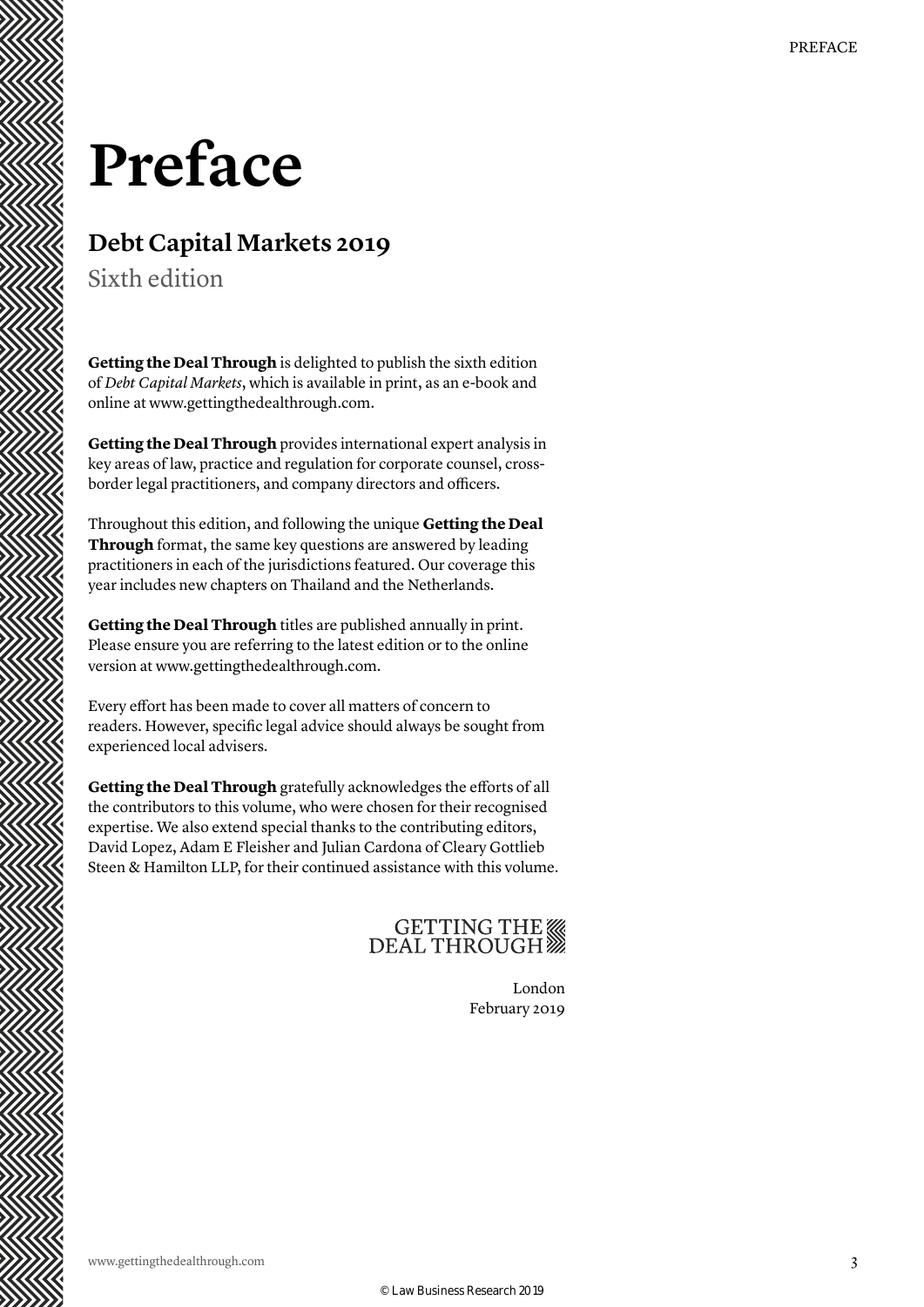# **Turkey**

**Kerem Turunç and Esin Çamlıbel**

**Turunç**

#### **1 What types of debt securities offerings are typical, and how active is the market?**

While government and bank bonds make up the great majority of Turkish debt capital markets issuances, many other forms of debt securities are available for issuance. Enterprises (private and state-owned) can issue various types of bonds including straight bonds, convertible bonds, exchangeable bonds, covered bonds, as well as asset-backed securities, bills and precious metal bills.

Debt securities issued by non-enterprise public entities include government debt securities (note that government debt securities with maturity terms of one year and more are called 'government bonds' and government debt securities with maturity terms of less than one year are called 'treasury bills') and Central Bank of the Republic of Turkey liquidity bills.

In the first 11 months of 2018, there were a total of 1,167 domestic debt security offerings for approximately 151 billion Turkish liras, of which approximately 112 billion Turkish liras were issued by banks, approximately 34.5 billion Turkish liras by other financial institutions and approximately 4.5 billion Turkish liras by corporate issuers. The majority of bank issuances have short-term maturities. The total issuance amount represents more than 28 per cent nominal growth in Turkish liras compared with the first 11 months of 2017.

#### **2 Describe the general regime for debt securities offerings.**

While Turkey is not a member of the European Union, as a candidate country it has modelled its securities regulation primarily on EU legislation.

The main principles regarding the issuance of capital market instruments including debt securities are governed by the Turkish Capital Markets Law, Law No. 6362.

As the chief regulator of Turkish capital markets, the Capital Markets Board (the Board) is authorised to promulgate 'secondary legislation' (ie, rules and regulations) under the Capital Markets Law. Secondary legislation is normally in the form of communiqués, and the Board also issues interpretive resolutions on the implementation of the Capital Markets Law and secondary legislation. The Board also has enforcement powers, as discussed in more detail below.

Specific rules applicable to debt issuances are set forth under the Communiqué on Debt Securities (Serial VII, No. 128.8) promulgated under the Capital Markets Law. Pursuant to that communiqué, debt securities may be issued to be sold through or without a public offering. Sales without a public offering may be in the form of private placements (with a minimum nominal value of 100,000 Turkish liras) or sales to qualified investors.

The resolution of the authorised body of the issuer is required for the issuance of debt securities, and the Board's approval is also compulsory for any public offering of debt securities or their trading on a regulated exchange (currently, the only such exchange is Borsa Istanbul, formerly known as the Istanbul Stock Exchange). Application to the Board must be made within a year of the date of the resolution of the authorised body of the issuer and include the issuance prospectus (if applicable) as well as certain other documents required by the communiqué. The prospectus is published following the approval of the Board. The offering period for the securities to be issued must also comply with relevant Board regulations.

There are 'issue limits' (ie, the maximum permitted face value of the securities) applicable to debt issuances. These limits change depending on the type of issuer, whether the issuance will be public and the financial situation (usually as it relates to the equity capital) of the issuer.

The Communiqué on Asset-Backed and Mortgage-Backed Securities (Serial III, No. 58.1), the Communiqué on Covered Bonds (Serial III, No. 59.1), the Communiqué on Lease Certificates (Serial III, No. 61.1), and the Act on Public Finance and Arrangement of Debt Management, Law No. 4749 (known as the Public Debt Act) include further specific provisions on the issuance of applicable securities.

Borsa Istanbul also has listing and other rules that issuers of listed securities must observe.

Other pieces of general and specific legislation (eg, the Turkish Commercial Code, the Turkish Banking Law), and rules and practices of different regulators (eg, the Banking Regulation and Supervision Agency, tax authorities) may also have direct and indirect effects on issuers and offerings of debt securities.

#### **3 Give details of any filing requirements for public offerings of debt securities. Outline any requirements for debt securities that are not applicable to offerings of other securities.**

The primary documentation required for a public offering of debt securities is as follows:

- an offering prospectus;
- an issue document;
- financial statements;
- the current, consolidated version of the articles of association of the issuer;
- notarised resolution of the general assembly of shareholders (or the board of directors, if the board is authorised by the articles of association to resolve on the issuance);
- opinion letter or approval, as applicable, of any regulatory or other public entities with power over the issuer (or the issuer's declaration that no such approval needed);
- financial adviser's report on the paid-in capital and a copy of the Turkish Trade Registry Gazette on the registration of the existing share capital;
- undertaking letter of the guarantor (if any) and a notarised copy of the resolution of the relevant authorised body of any legal entity guarantors;
- underwriting or intermediary agreement;
- declarations of the members of board of directors and executives of the issuer, stating as to whether they are subject to any ongoing criminal prosecution relating to, or have been convicted of, certain offences such as embezzlement, bribery, certain banking law violations, fraud and tax evasion;
- rating agency report (if any); and
- for convertible and exchangeable bonds, an expert report on the conversion or exchange rate to be used.

Certain other documents are also required depending on the issuer and the type of issuance, and the Board always maintains the authority to request any additional documents it deems necessary.

Issuers may also prepare a base prospectus in connection with a public offering programme. Once approved, the base prospectus is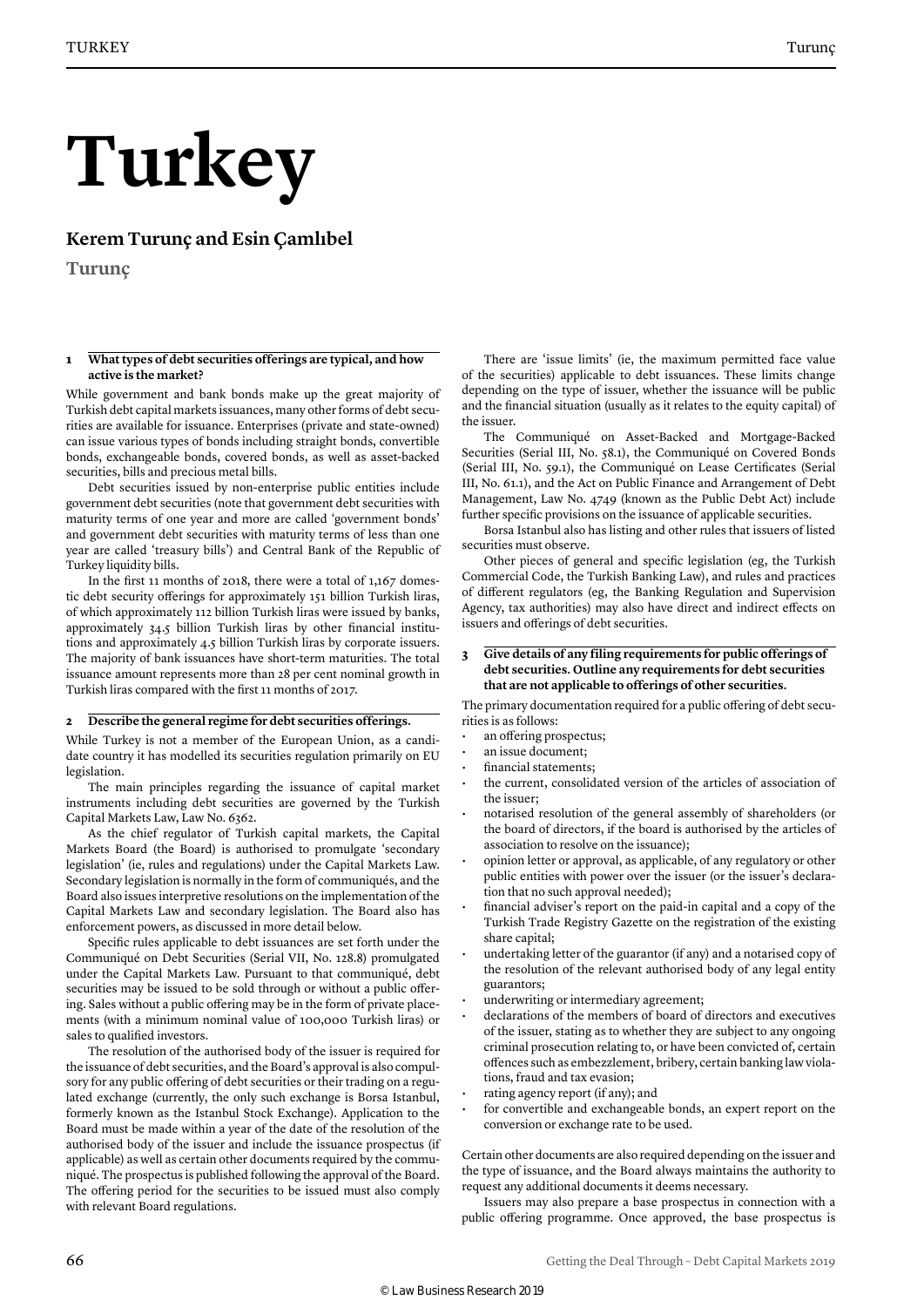valid for 12 months. Each offering during the validity period must be undertaken using final offering terms approved by the Board.

#### **4 In a public offering of debt securities, must the issuer produce a prospectus or similar documentation? What information must it contain?**

The preparation of a prospectus and its approval by the Board are compulsory for the public offering of capital market instruments or their trading on a regulated exchange. The information included in the prospectus must be complete and presented in a manner that is easily comprehensible and analysable by potential investors. The information that must be included in the prospectus is generally consistent with customary international practices. However, a prospectus for debt securities must be prepared as three separate documents:

- a registration document containing information about the issuer and any guarantors relating to, among other things, financial statements, independent auditors, risk factors, business operations, affiliates, corporate governance, shareholders and important agreements;
- a securities note containing information about the securities to be offered such as the terms and conditions, trading, risk factors and taxation; and
- a summary using brief, clear and easy to understand language, and covering basic information relating to the issuer, any guarantors, the nature of any guarantees, as well as the fundamental characteristics and the rights and risks associated with the securities to be issued.

The prospectus must also identify all such persons (individuals and legal entities) who are responsible for its contents.

Certain information can be incorporated by reference into the prospectus. This includes prospectuses previously approved by the Board, the articles of association of the issuer, annual reports and material event disclosures, among other things.

Certain public entities are subject to different disclosure rules.

#### **5 Describe the drafting process for the offering document.**

In domestic issuances, the offering document is typically drafted by the intermediary institution with the support of the issuer. International offerings, on the other hand, follow customary practices under which issuer's counsel drafts the document, and underwriters and their counsel provide their input. Having said that, the disclosure contained in domestic and international prospectuses are similar in scope.

While there are no bright-line tests to determine whether to make certain disclosures or not, as a general rule, the information contained in the prospectus must be complete, easily comprehensible and analysable by potential investors, and allow them to make an informed decision on whether to invest in the securities being offered. The Board may, upon request of the issuer, permit the omission of certain information in the prospectus if:

- the disclosure of such information would be contradictory to public benefit;
- the disclosure to the public of the information would cause a substantial loss to the issuer, provided that the omission must not prevent potential investors from making an informed decision; or
- the information sought to be omitted is immaterial for the public offering or trading of the relevant securities, accessing the information is costly and difficult, and the information does not affect the assessment of the financial situation and future prospects of the issuer or any guarantor.

A prospectus is not required for private offerings or offerings taking place outside of Turkey; only an issue document (see question 10) is necessary for such offerings. In practice, virtually all domestic offerings by non-bank financial institutions and corporates are private (and placed with qualified investors), and will typically not include a prospectus. However, for international private offerings, customary offering documents that closely track the requirements of public offerings are used in practice.

#### **6 Which key documents govern the terms and conditions of the debt securities? Who are the parties to such documents? How can such documents be accessed?**

The prospectus is the principal document governing the terms and conditions of debt securities. Specifically, the securities note part of the prospectus will include the full terms and conditions of the securities being offered. The issuer is the primary party to the prospectus and is responsible for its contents. The intermediary institution also signs and takes responsibility for certain sections of the prospectus.

The prospectus will be available on the issuer's and the intermediary institution's websites, as well as on the Public Disclosure Platform (PDP), the online public platform on which disclosures required by capital markets legislation and Borsa Istanbul regulations are made, if the issuer is a member of the PDP. The issuer may also publish the prospectus through the printed press and other media outlets.

#### **7 Does offering documentation require approval before publication? In what forms should it be available?**

In principle, Board approval is required before publication (except for certain public entity issuers exempt from prospectus publishing requirements). However, the Board is authorised to set forth principles pursuant to which the prospectus can be published prior to its approval.

After the prospectus is approved, it must be published on the issuer's website, as well as on the PDP if the issuer is a PDP member, and on the intermediary institution's website. Furthermore, the place(s) where the prospectus has been published must be registered with the trade registry where the issuer maintains its corporate registration, and announced via the Turkish Trade Registry Gazette.

Where the prospectus is published electronically, a printed copy thereof is required to be delivered free of charge to any investor upon its demand.

#### **8 Are public offerings of debt securities subject to review and authorisation? What is the time frame for approval? What are the restrictions imposed, if any, on the issuer and the underwriters during the review process?**

Public offerings of debts securities are subject to review and authorisation of the Board through the approval of the related prospectus (which approval includes a thorough review of the other required documents, as described in question 3).

The Board will deliver its decision within 10 business days of the filing of the prospectus and the supporting documents. If any required information or documents are missing, the Board will notify the issuer within 10 business days to complete the filing, and the 10-business-day review period commences upon receipt of all outstanding information (ie, completion of the review file). Non-approvals by the Board must specify the reasons for the rejection.

There are no specific restrictions imposed on the issuer or the underwriters during the review process other than the prohibition on commencement of the offering. But because part of the review process of the Board relates to the financial status of the issuer (and any guarantors) and risk factors relating to the business of the issuer (and any guarantor), the issuer and the guarantor (if any) must not undertake actions or obligations which will materially alter their financial status, their operations or the information contained in the review file submitted to the Board. Any such changes must be notified to the Board and may reset the clock on the review process.

Once approved, the prospectus is valid for 12 months, provided that any supplements and amendments to it must also be approved by the Board (the approval period is seven business days). Following the 12-month period, a new complete prospectus must be approved for further issuances.

#### **9 On what grounds may the regulators refuse to approve a public offering of securities?**

The Board will cancel an application if the draft prospectus is determined to be so deficient that the Board is unable to undertake an adequate review, or if the issuer fails to submit all of the required information and documents (either initially or upon request by the Board).

Furthermore, the Board may refuse to approve a public offering of securities if: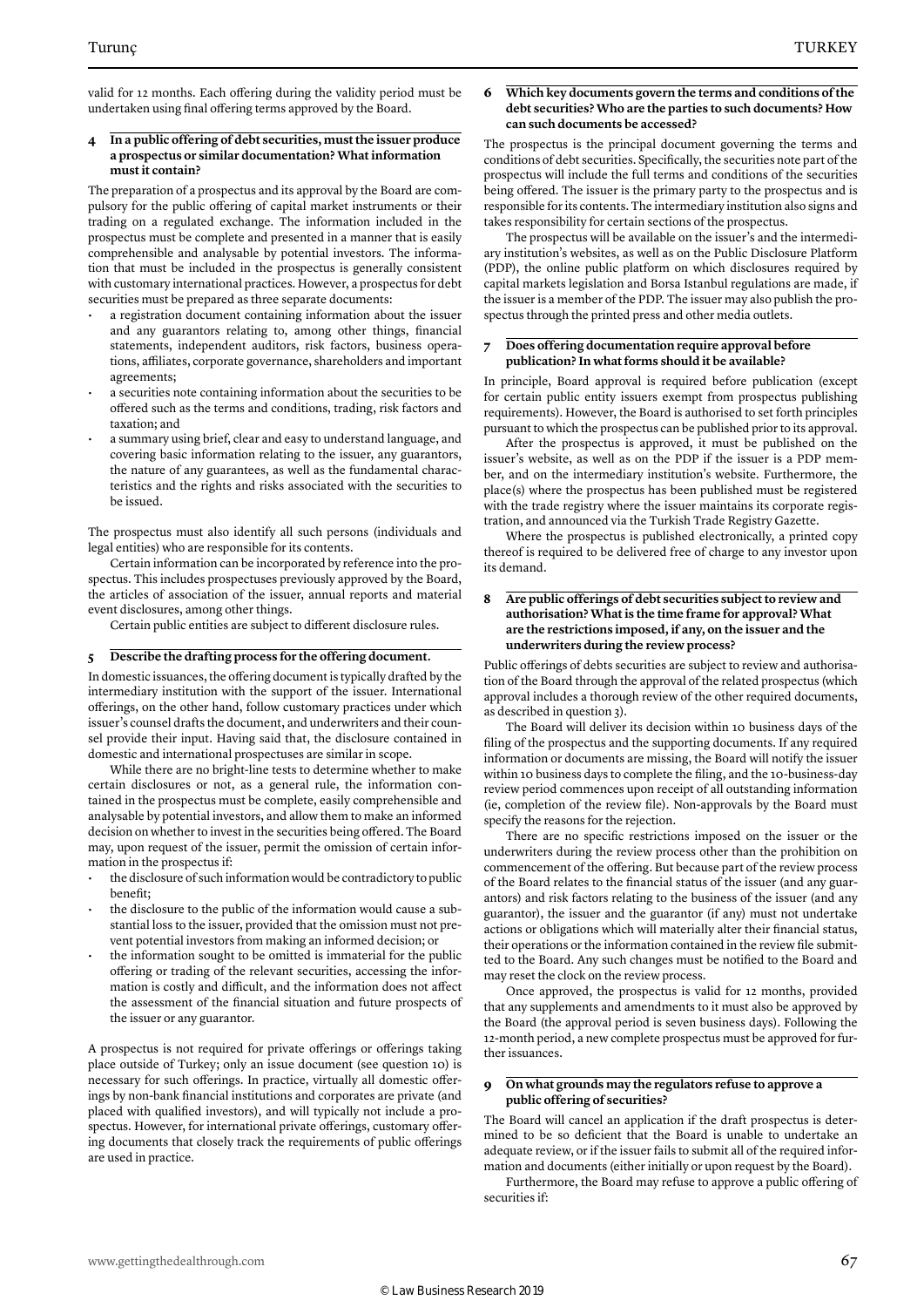- the draft prospectus or the supporting documents do not contain the information required by relevant regulations;
- the information contained in the prospectus is inconsistent or incomprehensible;
- the information contained in the prospectus is misleading or insufficient;
- the application does not fulfil the legal requirements needed for issuers or debt securities; or
- the application lacks the necessary supporting documents.

#### **10 How do the rules differ for public and private offerings of debt securities? What types of exemptions from registration are available?**

There are two safe harbours for issuers from the prospectus requirement: private placements (up to 150 investors); and sales to qualified investors (no maximum number of investors – also, such investors do not count towards the 150-person limit for private placements).

Furthermore, no prospectus is required if the public offering is intended for investors who each subscribe to a minimum of 410,784 Turkish liras-worth of securities, or the securities being offered have a minimum denomination of 410,784 Turkish liras or above.

Additionally, the Board may grant an exemption from the prospectus requirement if the total sale price of the capital markets instruments to be publicly offered is less than 8,289,910 Turkish liras. When granting this exemption, the Board will require the issuer to prepare a public announcement with certain information about the offering.

Where the issuer is exempt from the prospectus publishing requirement, it must instead prepare an 'issue document'. This is a short document containing a basic description of the securities to be issued, and the terms and conditions of the issuance. An issue document must also be prepared for issuances taking place outside Turkey. The issue document must be approved by the Board.

In public offerings, at least 10 per cent of the nominal value of the securities must be allocated to domestic individual investors and at least 10 per cent of the nominal value allocated to domestic institutional investors. In any issuance, the Board has the authority to reduce or eliminate altogether these minimum requirements, or increase them up to 100 per cent, depending on the market value of the securities to be issued, market conditions and other considerations.

#### **11 Describe the public offering process for debt securities. How does the private offering process differ?**

The preparation of the prospectus and the related documents typically takes a few months. Once filed, the Board will approve the prospectus within 10 business days (see question 8 for more detail). The approved prospectus must be published within 15 business days of the approval and the public offering may commence on the third day following the publication date of the prospectus (and the related price determination report), subject to certain exceptions or revisions where the issuer makes changes in pricing, interest or other terms. The offering period will be determined by the issuer and must be a minimum of two and a maximum of 20 business days.

In private offerings, a prospectus does not need to be drafted or published. It is sufficient for the issuer to prepare a Board-approved issuance document, and the offering can commence on the business day following the publication of the issuance document. Private offerings can be done as private placements or sales to qualified investors, or a combination of the two (see question 10).

The Board is authorised to make changes to these timings upon request of the issuer based on reasonable grounds.

Issuers are permitted to release announcements, advertisements and other statements regarding the contemplated issuance, but these must not contain any inaccurate, exaggerated or misleading information.

#### **12 What are the usual closing documents that the underwriters or the initial purchasers require in public and private offerings of debt securities from the issuer or third parties?**

If the offering is international, customary international practices (including, as applicable, for Rule 144A and Regulation S purposes) are followed. For domestic public offerings, a law firm opinion is required by Borsa Istanbul. This opinion, however, is longer than is customary in international offerings and reads more like a (limited scope) due diligence report on the issuer. Also see question 3.

#### **13 What are the typical fees for listing debt securities on the principal exchanges?**

Banks (deposit, participation, development and investment banks), financial institutions, Turkish leasing companies, factoring and financing companies, capital markets institutions defined under the Capital Markets Law, and issuers residing abroad must pay to the Board the following fees as calculated over the issuance value of the debt securities to be sold: 0.5 per mille if the maturity term is up to 179 days; 0.7 per mille if the maturity term is between 180 days and 364 days; 1 per mille if the maturity term is between 365 days and 730 days; and 1.5 per mille if the maturity term is longer than 730 days.

Issuers other than those referenced above pay a discounted rate of 75 per cent of the fees listed above. If the issue price is lower than the nominal value of the securities, the nominal value is used as a basis for the calculation of the fees.

#### **14 How active is the market for special debt instruments, such as equity-linked notes, exchangeable or convertible debt, or other derivative products?**

The market for such special debt instruments in Turkey is extremely limited.

#### **15 What rules apply to the offering of such special debt securities? Are there any accounting implications that the issuer should be aware of ?**

The main special rules applicable to convertible bonds (CBs) and exchangeable bonds (EBs) are as follows:

- the maturity of CBs and EBs may not be less than 365 days;
- at least 365 days must pass from the issue date before the bonds may be converted or exchanged;
- conversion of the CBs into or exchange of EBs with shares is done over the nominal value of the relevant bonds, with any interest accrued until the conversion or exchange day paid to the holders in cash;
- a report on the conversion or exchange rate in respect of the CBs or EBs to be offered to the public must be prepared by an authorised institution at the stage of submitting the prospectus to the Board for approval; and
- all conversion and exchange expenses are borne by the issuer.

The Board has the right to apply different rules (ie, rules deviating from the default provisions of the Communiqué on Debt Securities) to issuances of exchangeable and convertible bonds made via private placement or abroad upon the request of the issuer if the Board deems such request acceptable.

#### **16 What determines whether securities are classed as debt or equity? What are the implications for instruments categorised as equity and not debt?**

Debt instruments are assets that require a determinable periodic payment (ie, interest) to the holder. Examples of debt instruments include bonds (government or corporate) and mortgages. Equities are securities that provide a claim on the earnings and assets of the issuer. Having said that, a capital markets instrument that is classified as debt for purposes of the Capital Markets Law (and disclosure requirements thereunder), may be classified as debt or equity for accounting, credit rating, regulatory or other purposes (for example, Tier 2 bank capital).

Capital markets instruments not specifically covered by applicable legislation but which are, by their nature, debt instruments can also be issued upon authorisation by the Board.

#### **17 Are there any transfer restrictions or other limitations imposed on privately offered debt securities? What are the typical contractual arrangements or regulatory safe harbours that allow the investors to transfer privately offered debt securities?**

As a general rule, there are no transfer restrictions or other limitations imposed on privately offered debt securities. Having said that, subject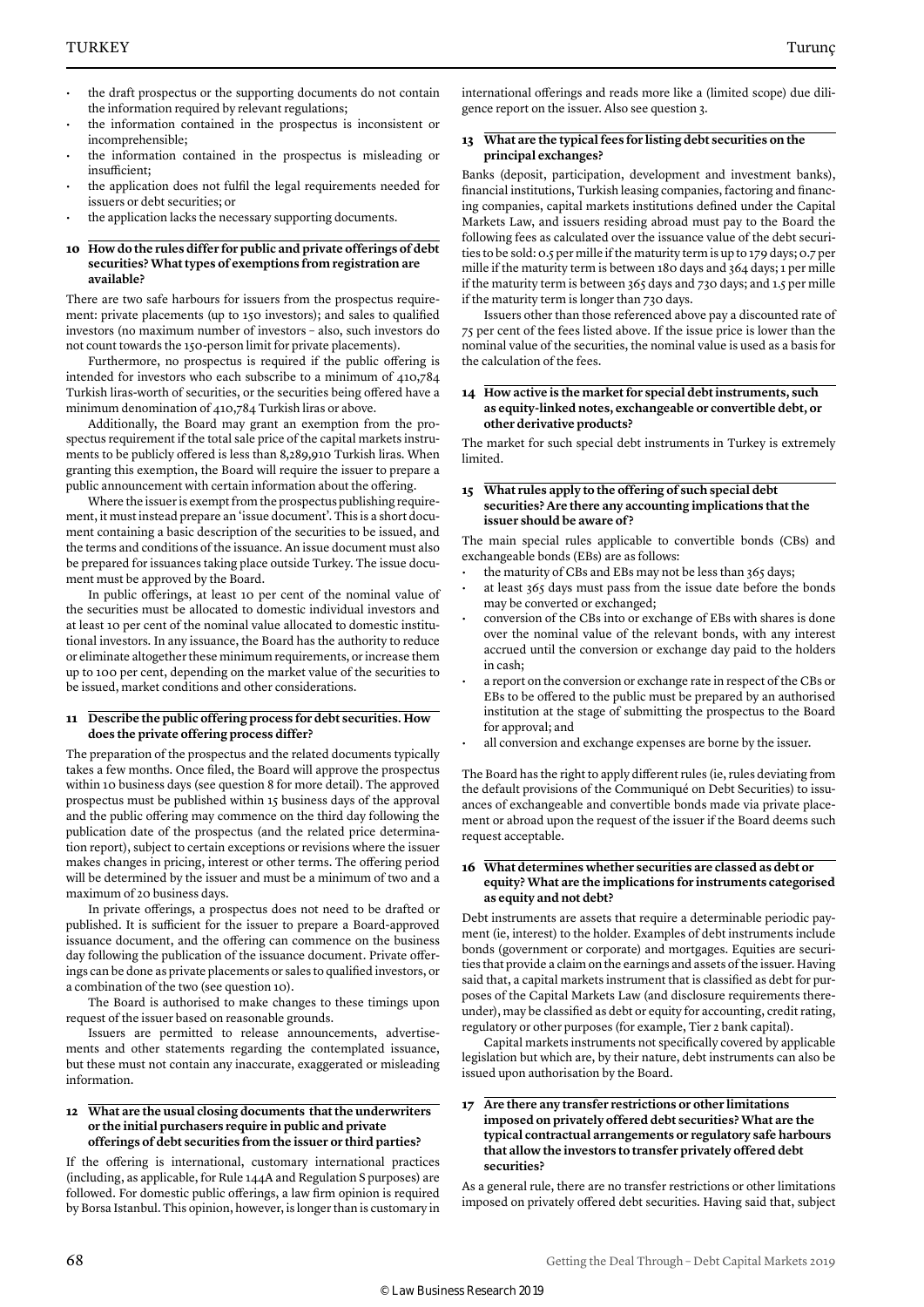to certain exceptions, privately placed securities may be held by no more than 150 persons at any given time. Furthermore, the Board may:

- require the issuer to ensure that its payment obligations relating to debt securities are secured by a bank or another third-party legal entity;
- require that certain restrictions be made on the qualifications of the purchasers or placement conditions; and
- shorten the validity period of the issue document.

Transfer of securities traded on a regulated exchange are subject to the regulations of the exchange and must be intermediated by an authorised intermediary institution.

#### **18 Are there special rules applicable to offering of debt securities by foreign issuers in your jurisdiction? Are there special rules for domestic issuers offering debt securities only outside your jurisdiction?**

Public offerings of debt securities in Turkey by foreign private issuers are subject to certain heightened standards and conditions, such as a long-term investment grade rating to have been obtained within the last year, and the offering or listing of the securities not having been denied by any regulator or regulated market. Certain additional disclosures are also required in the prospectus, such as information on foreign listings. The securities to be offered can be denominated in Turkish liras or foreign currency but financial statements must be presented in liras. Furthermore, the issuer must subject itself to Turkish law and the jurisdiction of Turkish courts for any disputes.

International organisations of which Turkish state entities are members or shareholders are subject to certain exemptions from prospectus publishing requirements with regard to their debt security offerings.

If a domestic issuer is issuing debt securities outside of Turkey only, it is not required to publish a prospectus in Turkey; it must still prepare, however, an issue document approved by the Board. An electronic application must be made to the Board for each new tranche of securities to be offered outside Turkey. Furthermore, while the issue limit (amount) must be determined in Turkish liras in domestic issuances, either Turkish lira or foreign currency limits can be used for issuances taking place outside Turkey.

#### **19 Are there any arrangements with other jurisdictions to help foreign issuers access debt capital markets in your jurisdiction?**

There are no specific arrangements to help foreign issuers access debt capital markets in Turkey. Having said that, certain broader arrangements such as the Board's ongoing activities for the harmonisation of the Turkish securities regulation with the EU Acquis, double taxation treaties and bilateral memoranda of understanding signed between the Board and its counterparties in other jurisdictions regarding cooperation, exchange of information and technical cooperation, are helpful in providing easier access for foreign issuers to Turkish capital markets.

#### **20 What is the typical underwriting arrangement for public offerings of debt securities? How do the arrangements for private offerings of debt securities differ?**

There are two primary ways that investment firms can intermediate a public offering of debt securities: underwriting (ie, on a commitmentbasis) and best efforts (ie, no commitment).

Where there is underwriting, the underwriting arrangements for the public offering will be done pursuant to one of the following models:

- offered for sale through a public offering, and the unsold part purchased in cash at the end of the offering period ('standby');
- offered for sale through a public offering, and a portion of the unsold part purchased in cash at the end of the offering period ('partial standby');
- fully purchased in cash before the offering starts, and subsequently offered to the public ('full commitment'); or
- partially purchased in cash before the offering starts, and subsequently offered to the public ('partial commitment').

While international offerings will normally include customary commitment-based underwriting, most domestic issuances are undertaken without an underwriting commitment on a best-efforts, intermediation-only basis where the intermediary is not obliged to purchase for its own account any portion of the securities prior to or following the offering, and any unsold portion is returned to the issuer.

Whichever method is used, placements will be done through bookbuilding, without book-building or directly on the exchange under the rules of the exchange.

#### **21 How are underwriters regulated? Is approval required with respect to underwriting arrangements?**

The activity of underwriting and best-efforts intermediation may be carried out only by intermediary institutions, investment banks and development banks specifically authorised by the Board. Authorisation is subject to stringent application and ongoing compliance requirements, and the Board constantly monitors the activities of intermediaries. The Board is responsible for regulating and supervising all transactions regarding the underwriting and intermediating of the sale of debt securities, and the underwriting or intermediation agreement must be submitted to the Board as part of the issuer's application for the public offering.

#### **22 What are the key transaction execution issues in a public debt offering? How is the transaction settled?**

Settlement and custody operations are realised by Istanbul Clearing, Settlement and Custody Bank (Takasbank), which is majority-owned by Borsa Istanbul (with various banks and intermediary institutions holding minority interests). Takasbank uses netting and delivery versus payment principles in its clearing and settlement operations, thereby eliminating the default risk of the principal.

The settlement of transactions on the debt securities market of Borsa Istanbul is performed on the same day (ie,  $T + o$ ), and the settlement of foreign currency-denominated securities are performed on the trade date plus at least one day (ie, at least  $T + 1$ ).

Normally, all private debt securities must be issued on a dematerialised basis via the Central Securities Depository (CSD), and no printed global or individual certificates are used. Holders of securities issued domestically must also maintain an account with the CSD while holders of securities issued abroad do not need to open CSD accounts. However, the issuer must file with the CSD certain information relating to the issuance including the amount of the issuance, date of issue, ISIN code, maturity period, applicable interest rate, information about the custodian, currency of the issue and country of issuance.

CSD accounts are used in the settlement of private bonds; accounts maintained at the Turkish Central Bank are used for the settlement of public sector bonds, liquidity bonds and lease certificates.

#### **23 How are public debt securities typically held and traded after an offering?**

While debt securities issued by state entities can be held in bearer or registered form, they are typically held as bearer bonds and can be obtained from branches of the Central Bank, investment companies and banks. Public debt securities can also normally be bought or sold freely after their offering.

#### **24 Describe how issuers manage their outstanding debt securities.**

While not very active practice, issuers can manage their outstanding debt securities, subject to certain conditions and exceptions (depending, in part, on the type of issuer), through open market or private purchases, exchange offers, tender offers and cash redemption (if permitted under the terms and conditions of the debt securities).

#### **25 Are there any reporting obligations that are imposed after offering of debt securities? What information would be included in such reporting?**

Issuers are subject to ongoing material events disclosure requirements during the time that their publicly offered debt securities are outstanding. These disclosures must be made on the PDP and include, among other things, certain material non-public information, corporate decisions and reorganisations, issuances of other securities and changes in the capital structure of the issuer.

The ongoing disclosure obligations do not apply to non-publicly traded issuers that have issued the debt securities abroad or through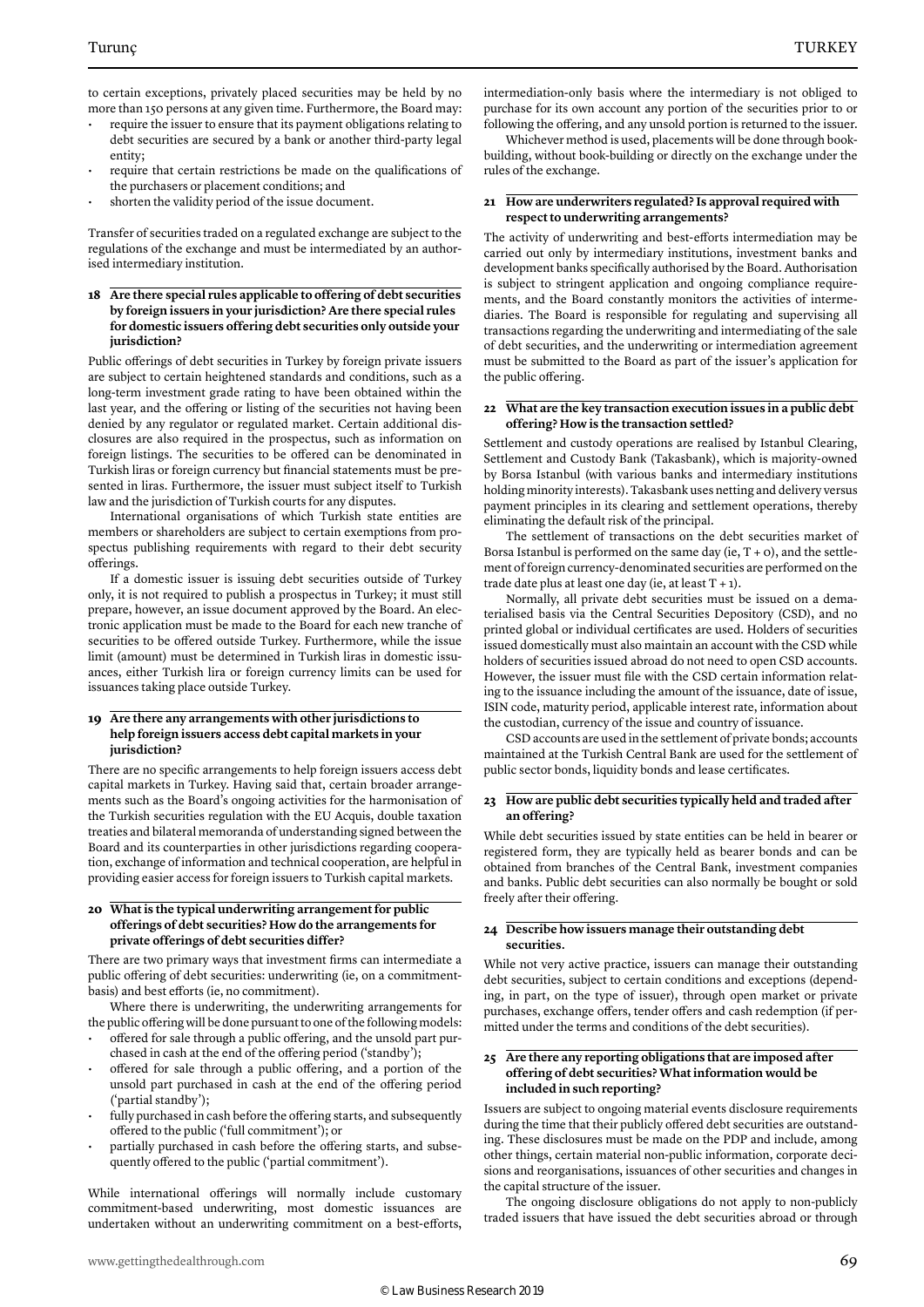a private placement domestically. Non-publicly traded issuers that issued their debt securities domestically to qualified investors only are also exempt from some of these requirements.

Issuers of covered bonds have additional reporting obligations such as a quarterly report on collections made on the collateral assets and payments made to holders of the covered bonds, and disclosure of payment defaults.

Certain additional ongoing disclosure obligations also apply to asset-backed and mortgage-backed securities. Investors in such securities must be notified of, among other things, any amendments to the related fund structure, and must be provided with a quarterly report on payments made to investors.

#### **26 Describe the liability regime related to debt securities offerings. What transaction participants, in addition to the issuer, are subject to liability? Is the liability analysis different for debt securities compared with securities of other types?**

Issuers are primarily liable for losses arising out of any inaccurate, misleading or incomplete information included in the prospectus. In cases where the losses cannot be compensated by the issuer, the lead intermediary institution (underwriter), any guarantors, and the members of the board of directors of the issuer are liable to the extent of their fault and to the extent the losses can be attributed to them based on the specifics of the situation.

Furthermore, experts such as independent auditors, rating agencies and appraisal firms whose reports have been included in the prospectus are also liable for any inaccurate, misleading or incomplete information included in their reports.

Potential liability also attaches to issuers, experts and signatories for other public disclosure documents (eg, issue document, financial statements) in relation to, and losses arising out of, inaccurate, misleading or incomplete information contained in such documents.

The liability analysis is not different for debt securities compared with other types of securities.

#### **27 What types of remedies are available to the investors in debt securities?**

Investors may be able to obtain monetary damages through the Investor Compensation Centre, a public entity established for the purpose of implementing the compensation decisions of the Board pursuant to the Capital Markets Law in cases where intermediaries or other capital markets institutions fail to fulfil their cash payment or securities delivery obligations.

Investors also always have the right to sue for alleged violations of securities laws under general principles of law.

#### **28 What sanctioning powers do the regulators have and on what grounds? What are the typical results of regulatory inquiry or investigation?**

The Board has several tools available to it to sanction issuers and other market participants for violations of the Capital Markets Law and secondary legislation thereunder.

For less serious violations (eg, contravention of certain disclosure rules), the Board has the right to impose administrative fines ranging from several thousand to several hundred thousand Turkish liras. In cases where a benefit has been gained due to the violation of an obligation, the amount of the administrative fine to be imposed must be at least twice the amount of the benefit. For more serious offences, the Board can also temporarily or permanently prohibit the violators from trading on regulated exchanges.

For unlawful or unauthorised issuances of debt securities, the Board can seek injunctive relief. Such issuances can also result in judicial (punitive) fines or imprisonment (through a court trial).

In cases of suspected insider trading or manipulation, the Board has broad rights including imposing limited or total trading restrictions on the alleged violators, requiring the use of different clearing and settlement methods, and imposing guarantee obligations.

Insider trading and market manipulation can also result in the disgorgement of profits, judicial (punitive) fines and imprisonment (through a court trial).

The Board also possesses extensive general powers to take various kinds of measures to ensure the effective and robust functioning of capital markets. However, for offences subject to punitive fines and imprisonment (ie, 'capital markets crimes'), the Board must file a criminal complaint with the public prosecutor's office and may not impose such sanctions on its own.

#### **29 What are the main tax issues for issuers and bondholders?**

The primary taxes potentially applicable to interest, principal or redemption payments on debt securities, and capital gains from their sale are withholding tax and corporate income tax. Whether one of these will be applicable and the percentage of the applicable withholding tax (maximum of 10 per cent) depend on several factors, including the type of issuer (private or public), the tax status of the bondholder (individual or corporate, resident taxpayer or non-resident taxpayer), the date of issue (different treatment for issuances before and starting with 2006) and the maturity period.

As an example, interest payments on private bonds placed outside of Turkey in or after 2006 with a minimum maturity of five years will be subject to zero per cent withholding tax for all holders, while those with a maturity of less than one year will be subject to 10 per cent withholding tax for all holders. For a similar issuance placed in Turkey, however, there will be 10 per cent withholding tax applicable to interest payments to individual holders and non-capital stock legal entity holders, but no withholding tax to holders that are capital stock companies (eg, Turkish joint stock or companies and their counterparts in other jurisdictions), investment funds or trusts.

Documents related to the issuance of debt securities are exempt from stamp tax.

# TURUNÇ

Teşvikiye Caddesi 19/11 Teşvikiye 34365 Istanbul Turkey

**Kerem Turunç kturunc@turunc.av.tr kturunc@turunc.av.tr Esin Çamlıbel ecamlibel@turunc.av.tr**

> Tel: +90 212 259 4536 Fax: +90 212 259 4538 www.turunc.av.tr